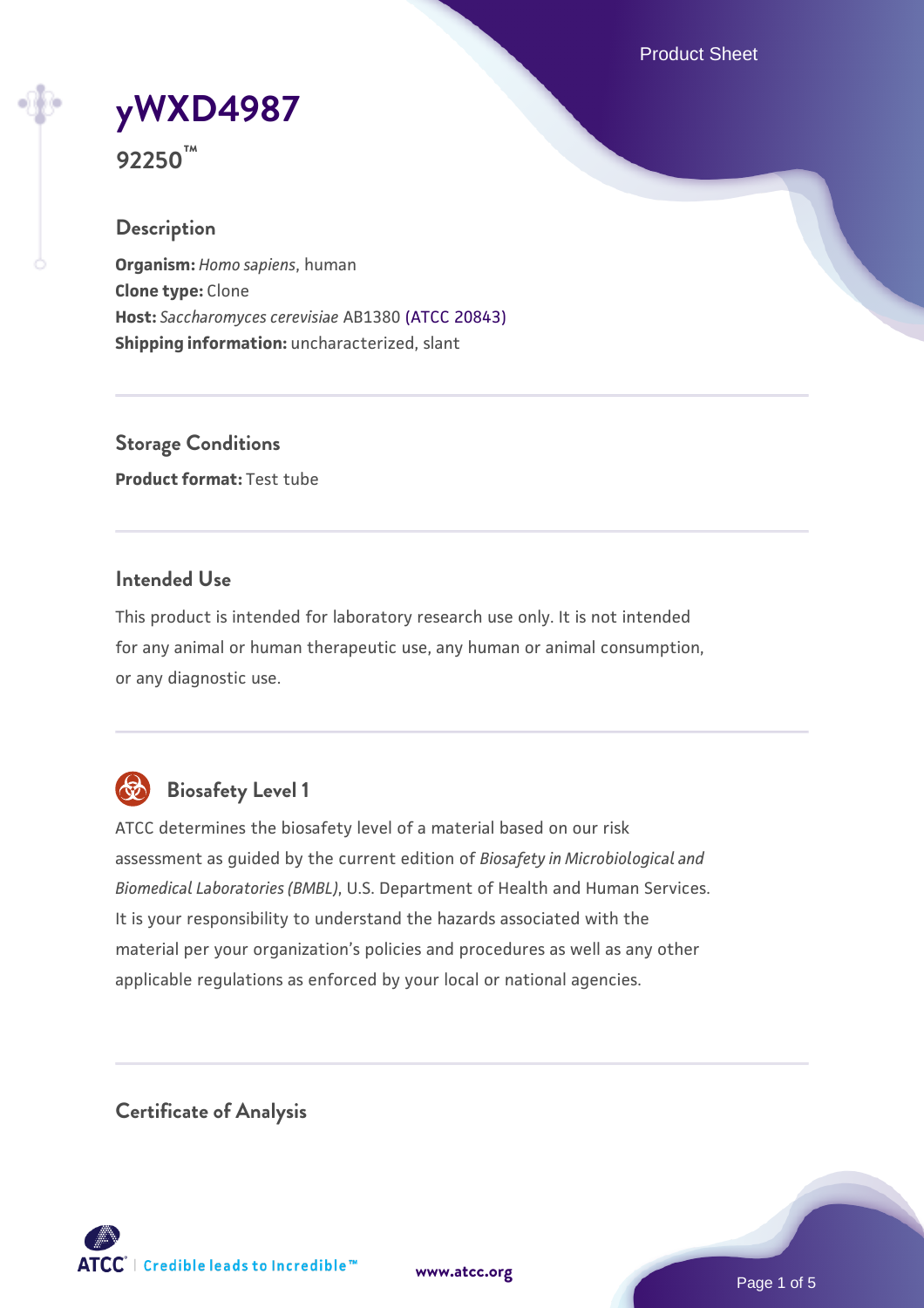

For batch-specific test results, refer to the applicable certificate of analysis that can be found at www.atcc.org.

## **Insert Information**

**Type of DNA:** genomic **Genome:** Homo sapiens **Chromosome:** X X pter-q27.3 **Gene name:** DNA Segment, single copy **Gene product:** DNA Segment, single copy [DXS3951] **Gene symbol:** DXS3951 **Contains complete coding sequence:** Unknown **Insert end:** EcoRI

#### **Vector Information**

**Construct size (kb):** 255.0 **Intact vector size:** 11.454 **Vector name:** pYAC4 **Type of vector:** YAC **Host range:** *Saccharomyces cerevisiae*; *Escherichia coli* **Vector information:** other: telomere, 3548-4235 other: telomere, 6012-6699 Cross references: DNA Seq. Acc.: U01086 **Cloning sites:** EcoRI **Markers:** SUP4; HIS3; ampR; URA3; TRP1 **Replicon:** pMB1, 7186-7186; ARS1, 9632-10376

# **Growth Conditions**

**Medium:** 



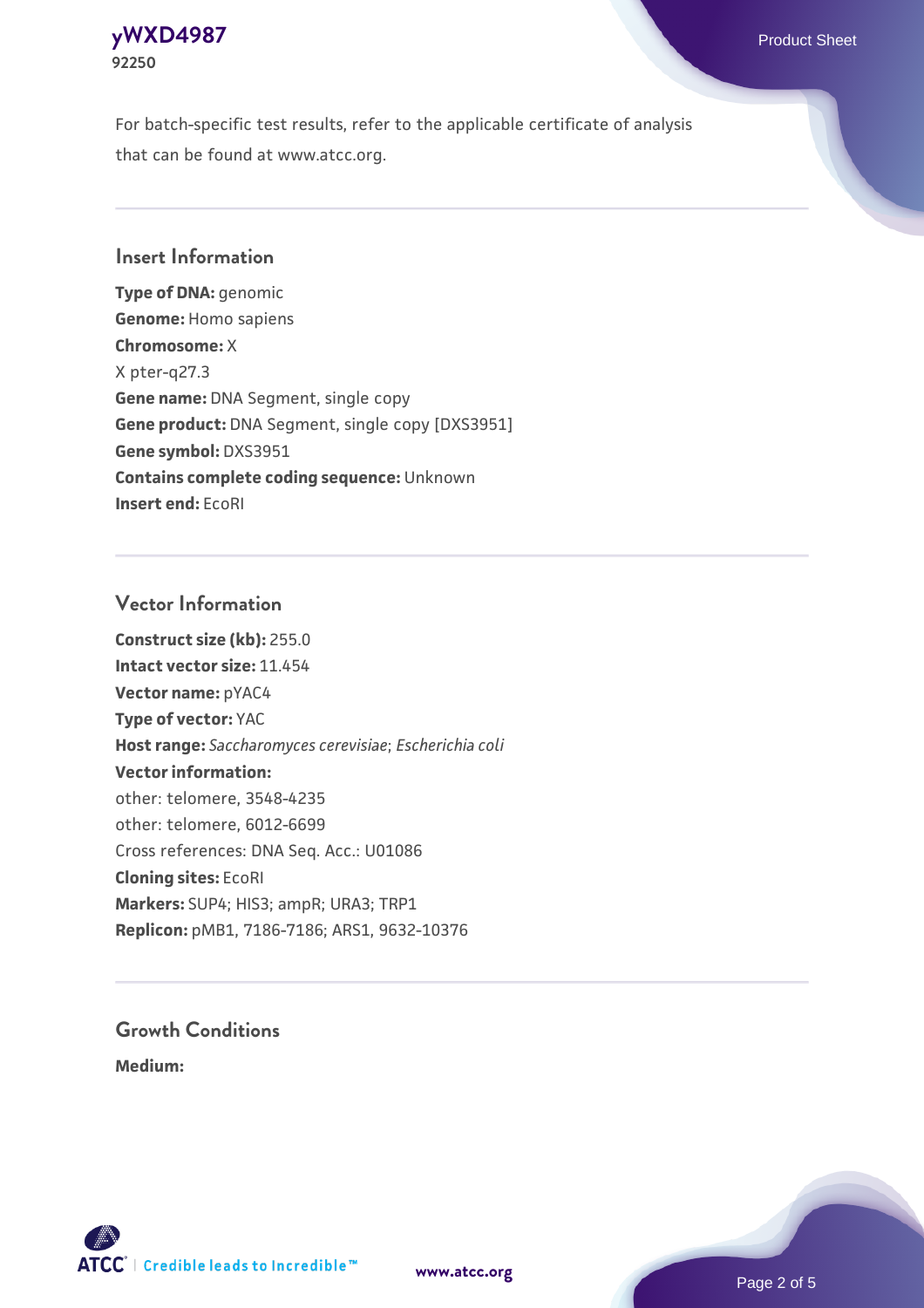#### **[yWXD4987](https://www.atcc.org/products/92250)** Product Sheet **92250**

[ATCC Medium 1245: YEPD](https://www.atcc.org/-/media/product-assets/documents/microbial-media-formulations/1/2/4/5/atcc-medium-1245.pdf?rev=705ca55d1b6f490a808a965d5c072196) **Temperature:** 30°C

#### **Notes**

More information may be available from ATCC (http://www.atcc.org or 703- 365-2620).

# **Material Citation**

If use of this material results in a scientific publication, please cite the material in the following manner: yWXD4987 (ATCC 92250)

# **References**

References and other information relating to this material are available at www.atcc.org.

# **Warranty**

The product is provided 'AS IS' and the viability of ATCC® products is warranted for 30 days from the date of shipment, provided that the customer has stored and handled the product according to the information included on the product information sheet, website, and Certificate of Analysis. For living cultures, ATCC lists the media formulation and reagents that have been found to be effective for the product. While other unspecified media and reagents may also produce satisfactory results, a change in the ATCC and/or depositor-recommended protocols may affect the recovery, growth, and/or function of the product. If an alternative medium formulation or reagent is used, the ATCC warranty for viability is no longer

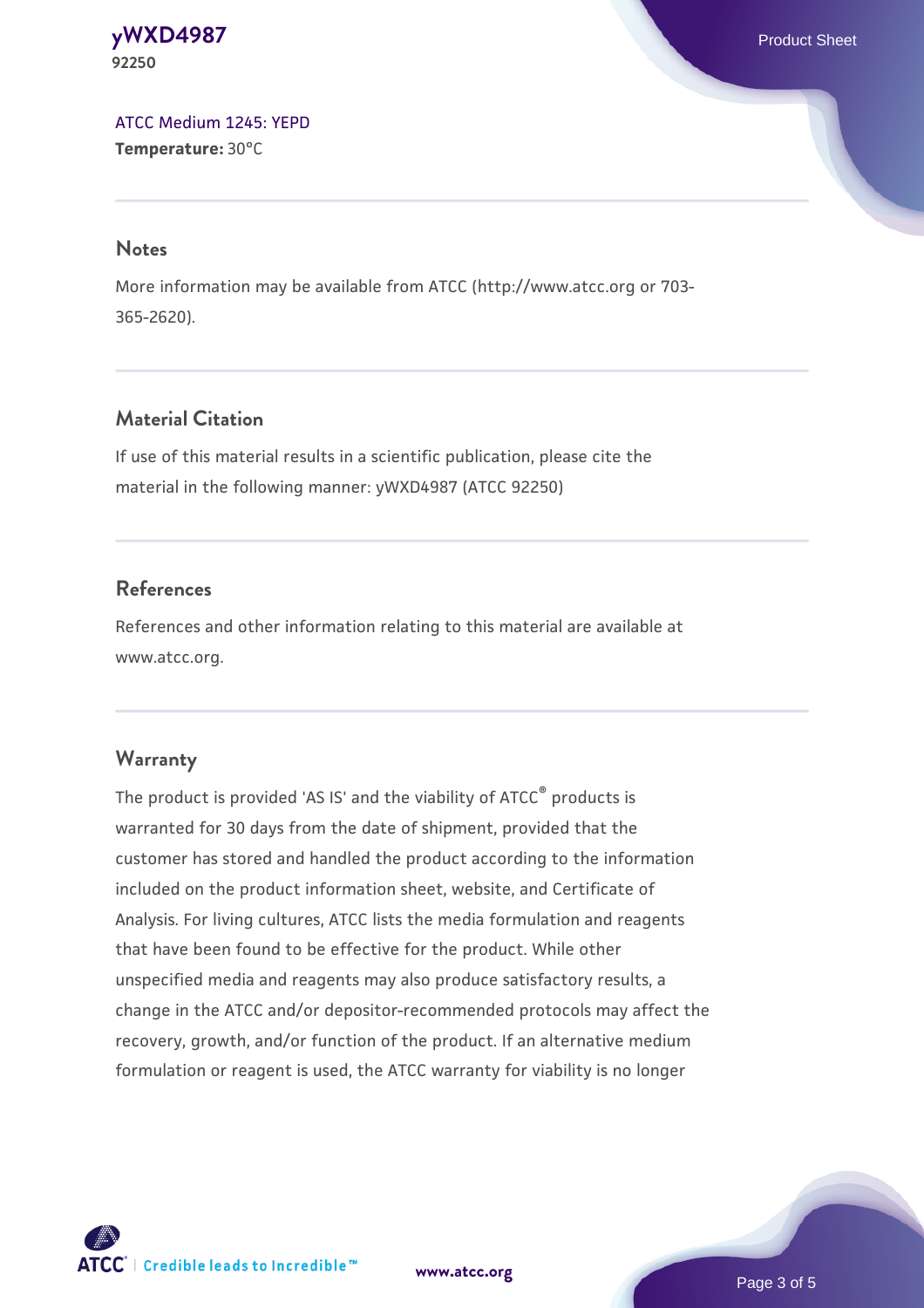**92250**

valid. Except as expressly set forth herein, no other warranties of any kind are provided, express or implied, including, but not limited to, any implied warranties of merchantability, fitness for a particular purpose, manufacture according to cGMP standards, typicality, safety, accuracy, and/or noninfringement.

#### **Disclaimers**

This product is intended for laboratory research use only. It is not intended for any animal or human therapeutic use, any human or animal consumption, or any diagnostic use. Any proposed commercial use is prohibited without a license from ATCC.

While ATCC uses reasonable efforts to include accurate and up-to-date information on this product sheet, ATCC makes no warranties or representations as to its accuracy. Citations from scientific literature and patents are provided for informational purposes only. ATCC does not warrant that such information has been confirmed to be accurate or complete and the customer bears the sole responsibility of confirming the accuracy and completeness of any such information.

This product is sent on the condition that the customer is responsible for and assumes all risk and responsibility in connection with the receipt, handling, storage, disposal, and use of the ATCC product including without limitation taking all appropriate safety and handling precautions to minimize health or environmental risk. As a condition of receiving the material, the customer agrees that any activity undertaken with the ATCC product and any progeny or modifications will be conducted in compliance with all applicable laws, regulations, and guidelines. This product is provided 'AS IS' with no representations or warranties whatsoever except as expressly set forth herein and in no event shall ATCC, its parents, subsidiaries, directors, officers, agents, employees, assigns, successors, and affiliates be liable for indirect, special, incidental, or consequential damages of any kind in connection with or arising out of the customer's use of the product. While reasonable effort is made to ensure authenticity and reliability of materials on deposit, ATCC is not liable for damages arising from the misidentification or



**[www.atcc.org](http://www.atcc.org)**

Page 4 of 5